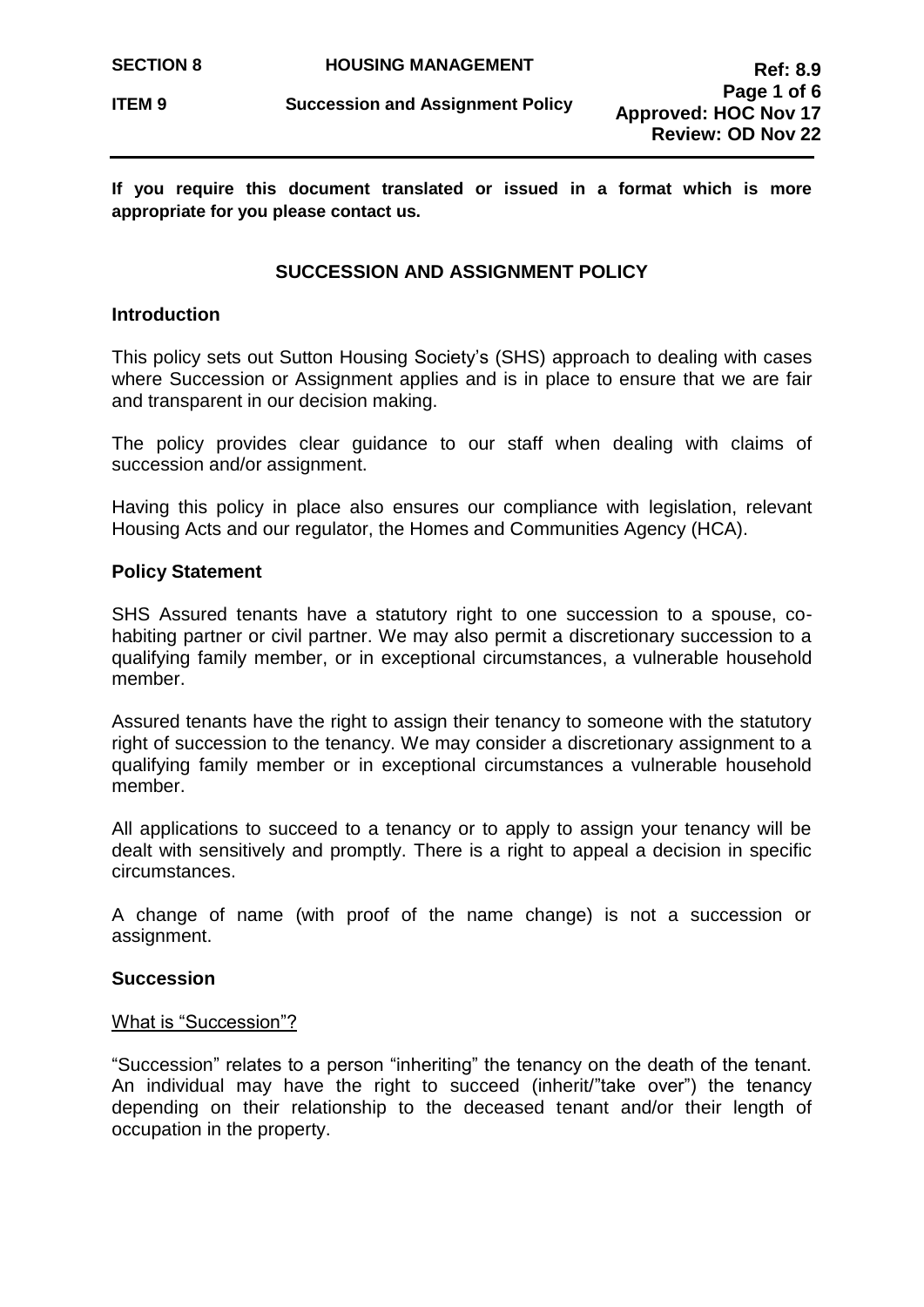**ITEM 9 Succession and Assignment Policy** 

## Who qualifies to succeed?

Succession to a tenancy will be granted in the following order of priority:

• A remaining joint tenant

This is called "survivorship"; the joint tenancy is changed to a sole one. No new Tenancy Agreement is created as the successor succeeds to the current tenancy and there is no rent increase as a result of the succession.

- A tenant's partner This is called "statutory succession" and applies whether they were married or unmarried, same or different sex, provided they have lived with the tenant at the time of their death and that the property was their sole and principal home. A new Tenancy Agreement is created and this may result in a rent increase. If this is the case, the prospective successor will be advised.
- A family member over the age of 16 living with the tenant as their sole and principal home for 12 months prior to the tenant's death. A new Tenancy Agreement is created (with a Guarantor for anyone aged under 18) and this may result in a rent increase. If this is the case, the prospective successor will be advised.

### What other rules are there?

Only one succession is legally permitted; if the deceased tenant had themselves succeeded to the tenancy, no further right to a statutory succession can take place.

For a potentially qualifying successor, who is away from the home at the time of the tenant's death (for example a son/daughter who is travelling during a gap year), SHS will assess whether the property is genuinely their sole and principal home for the purpose of succession. These situations will be considered by the Community Housing Services Manager (CHSM).

SHS may permit a discretionary succession to a qualifying family member or in exceptional circumstances a vulnerable household member; this is rare and on the recommendation of the CHSM with approval from the Operations Director.

Tenants with an Assured Shorthold tenancy do not have the right to succeed to a tenancy.

## **Joint to Sole Tenancy**

One tenant can legally end the tenancy on behalf of all tenants, even without the other tenant's consent. SHS would rather ensure that all tenants are aware of the situation when notice is given but recognises that this is not always possible e.g. expartners who have moved away.

SHS will make reasonable enquiries about the circumstances to ascertain why all tenants are not giving notice, particularly if one tenant making the request wishes to remain in the property.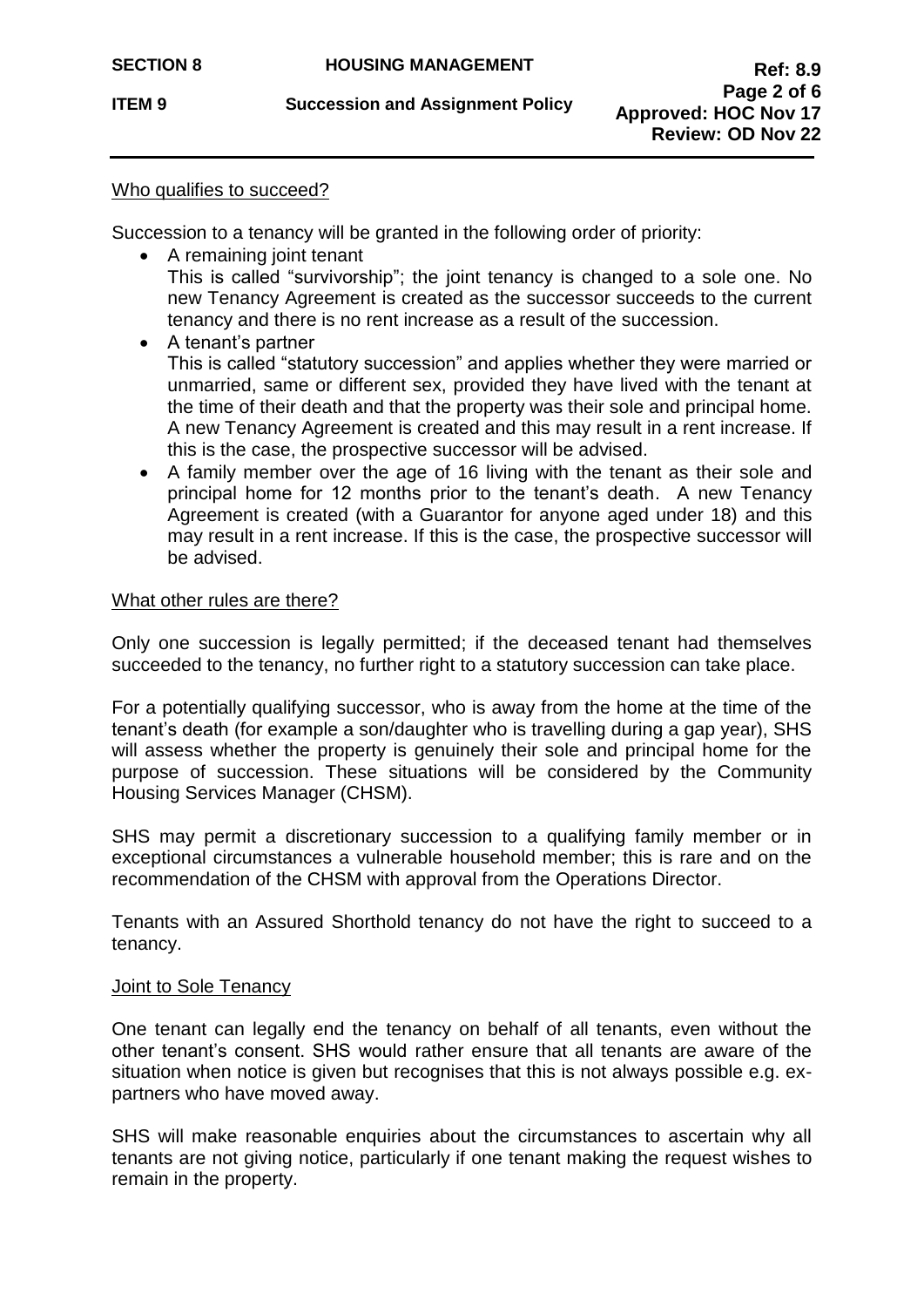A new Tenancy Agreement is created when a sole tenancy is put in place from a joint one and this may result in a rent increase. If this is the case, the new sole tenant successor will be advised.

### Sole to Joint Tenancy

A sole tenant can request that a joint tenancy be created – this means that the existing sole tenant will share their tenancy with another person. SHS will consider these requests involving partners but will not grant joint tenancies between siblings and/or their children.

A sole tenant must be aware that by requesting a joint tenancy, the tenancy cannot be changed back (unless by an order of the Court) as they have no further rights to succession. Both the existing sole tenant and the prospective joint tenant must be aware that they are both jointly and severally responsible for the tenancy. This means that should one party not pay the rent, for example, both tenants are responsible for the full amount and for any arrears, irrespective of any arrangements between them.

A new Tenancy Agreement is created in these circumstances and may result in an increase in rent. If this is the case, the existing sole tenant and the perspective successor will be advised.

## **Assignment**

### What is an Assignment?

"Assignment" relates to the circumstances where a tenancy may be "signed over" to another person. An SHS Assured tenant can apply to assign their tenancy to another person before their death, with consent from SHS, in line with their Tenancy Agreement.

Assignment counts as a succession; therefore no further succession is permitted except where a joint tenant remains in the property after the death of the other joint tenant.

### Who qualifies for an Assignment?

There can only be one assignment by law and the assignment can only be made to a person that would qualify to succeed to the tenancy on the death of the tenant (see Succession above).

The SHS Assured Tenancy Agreement states "Not to assign the Tenancy except in furtherance of a court order or with the written consent of the Society when exercising the right to exchange set out in clause 4(11) below or assigning the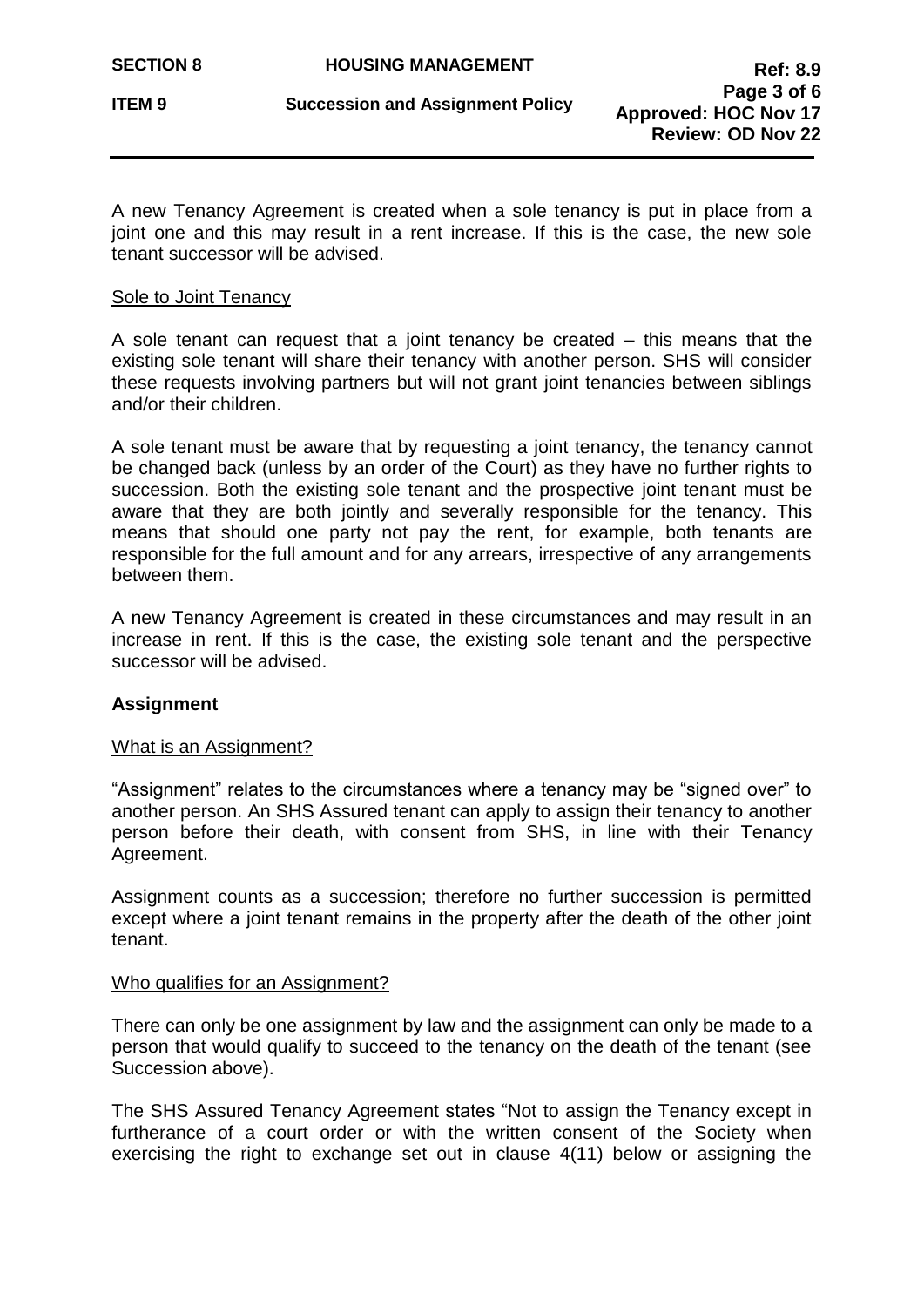Tenancy to someone that would have been qualified under clause 2(10) or 2(11) above to succeed to the Tenancy had the Tenant died."

#### Mutual Exchange

Mutual Exchanges are formalised when approved by the landlord(s) by way of Assignment as governed by the Housing Act 1988. SHS has a Mutual Exchange policy and information relating to this can be found in the policy.

SHS will therefore consider assignments by:

- Mutual Exchange (see the mutual Exchange policy)
- Assignment to an eligible successor
- Assignment by court order e.g. a Property Adjustment Order

Once a tenancy is assigned, it cannot be assigned again, nor can there later be a succession. However, this does not limit assignment by mutual exchange or via a court order.

#### Other Rules to Consider

#### Joint tenants

One joint tenant cannot assign "their share" of the joint tenancy to the other joint tenant. Both tenants can agree to assign the whole tenancy to one of them. As this is by agreement, both parties sign the relevant assignment forms and deeds.

#### Sole Tenant

A request to assign their tenancy to someone who would have the right to succeed to the tenancy on their death can be made by an existing sole tenant. SHS will discuss the reasons for the request with the sole tenant before a decision is made. There must not be any rent arrears or any other outstanding breach of the tenancy.

In cases of domestic violence, the CHSM may recommend to the Operations Director progressing the assignment when there are breaches of tenancy.

#### Relationship Breakdown

Tenants will be encouraged to seek independent legal advice in the circumstances of a relationship breakdown in order to resolve the tenancy issue. SHS staff will encourage this approach and advise that the remaining tenant should seek a Property Adjustment Order as part of any divorce or to resolve the tenancy matter via an order through the Children's Act 1989 under any Family Law proceedings.

The court order once granted is added to the existing Tenancy Agreement and relevant changes made. A Deed of Assignment does not need to be signed.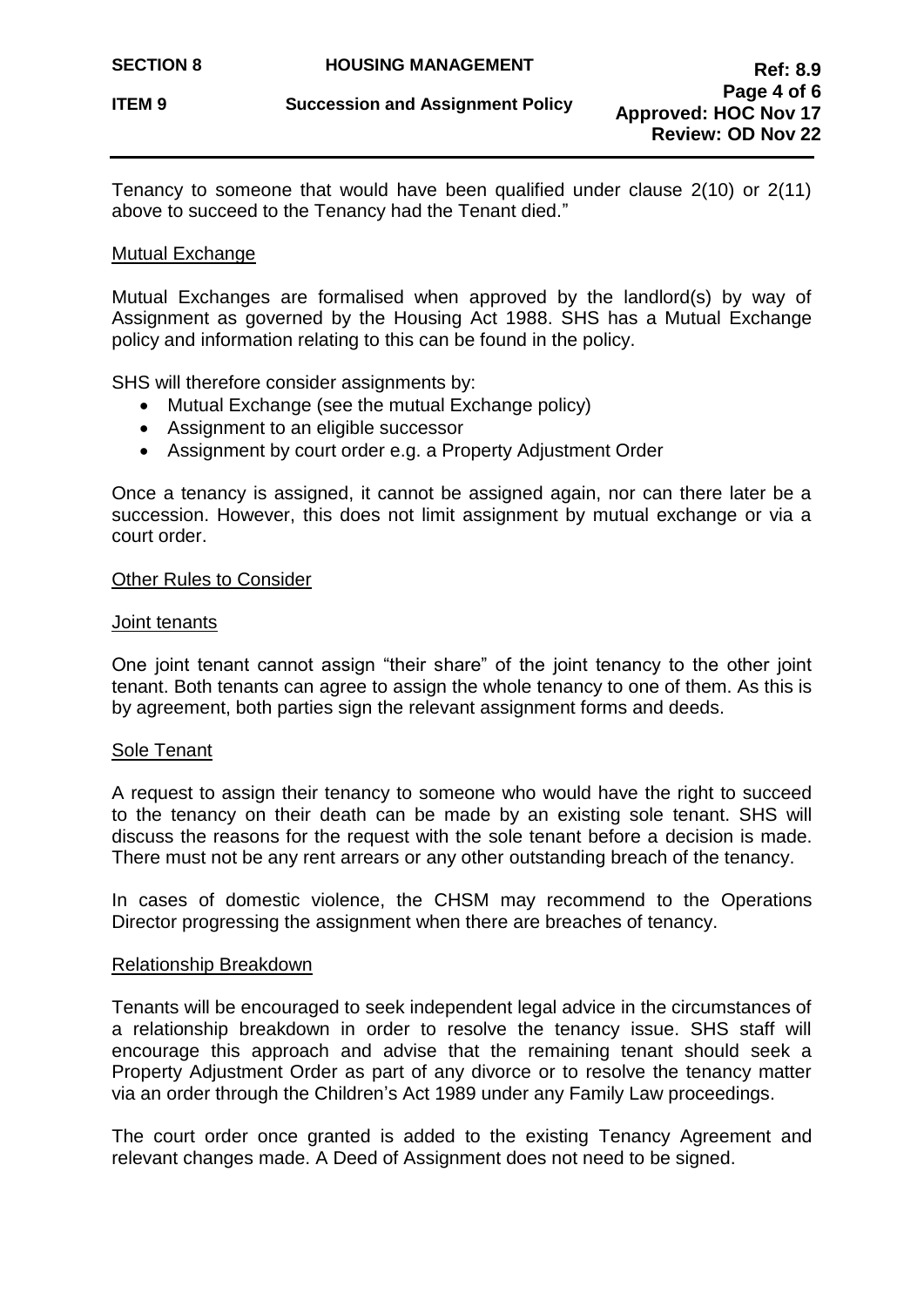Where a joint tenant left the home and cannot be traced, SHS may accept a surrender of the tenancy from the remaining joint tenant and issue a sole tenancy to the remaining tenant. This cannot happen if there are rent arrears or any other breaches of the tenancy. This is a last resort only and the case must be reviewed with a recommendation made by the CHSM to the Operations Director.

## Assignment to another member of the household

Where there is no successor to the tenancy, but there is another person residing in the home, SHS may consider an assigned in exceptional circumstances and where the individual is considered to be a vulnerable person; this is rare and on the recommendation of the CHSM with approval from the Operations Director.

## Refusing an Assignment Request

There are no statutory grounds for refusing an assignment request. Our Regulatory Framework requires that we make the best use of our housing stock to meet local need and therefore refusal can be made on the following grounds:

- The tenant does not have an Assured Tenancy
- A possession order is in place against the tenancy
- There is a valid NOSP in place for breach of tenancy conditions
- There is evidence that the person to whom the tenancy is to be assigned has committed harassment or domestic abuse against the existing tenant
- The assignment will result in under occupation of the home
- The property is a specialised unit and the proposed assignee does not meet the criteria for the property e.g. property is Independent Housing for Older People (formerly called sheltered housing) and there is qualifying criteria.

## **Right of Appeal**

All applicants making a succession or assignment claim have the right to appeal a decision if they believe that SHS has not followed this policy correctly or has not applied the policy fairly.

The appeal will be responded to by the CHSM (or where a decision has been made by them, the Operations Director, or if the decision is made by them, the Chief Executive).

Any appeal must be made in writing within five days of the refusal of the succession or assignment. The appellant must state clearly the reasons for the appeal and what decision they wish to be made.

The CHSM/Operations Director/Chief Executive will review the appeal and any additional information before making a decision. The staff member may speak to the appellant to clarify any outstanding queries before making a final decision.